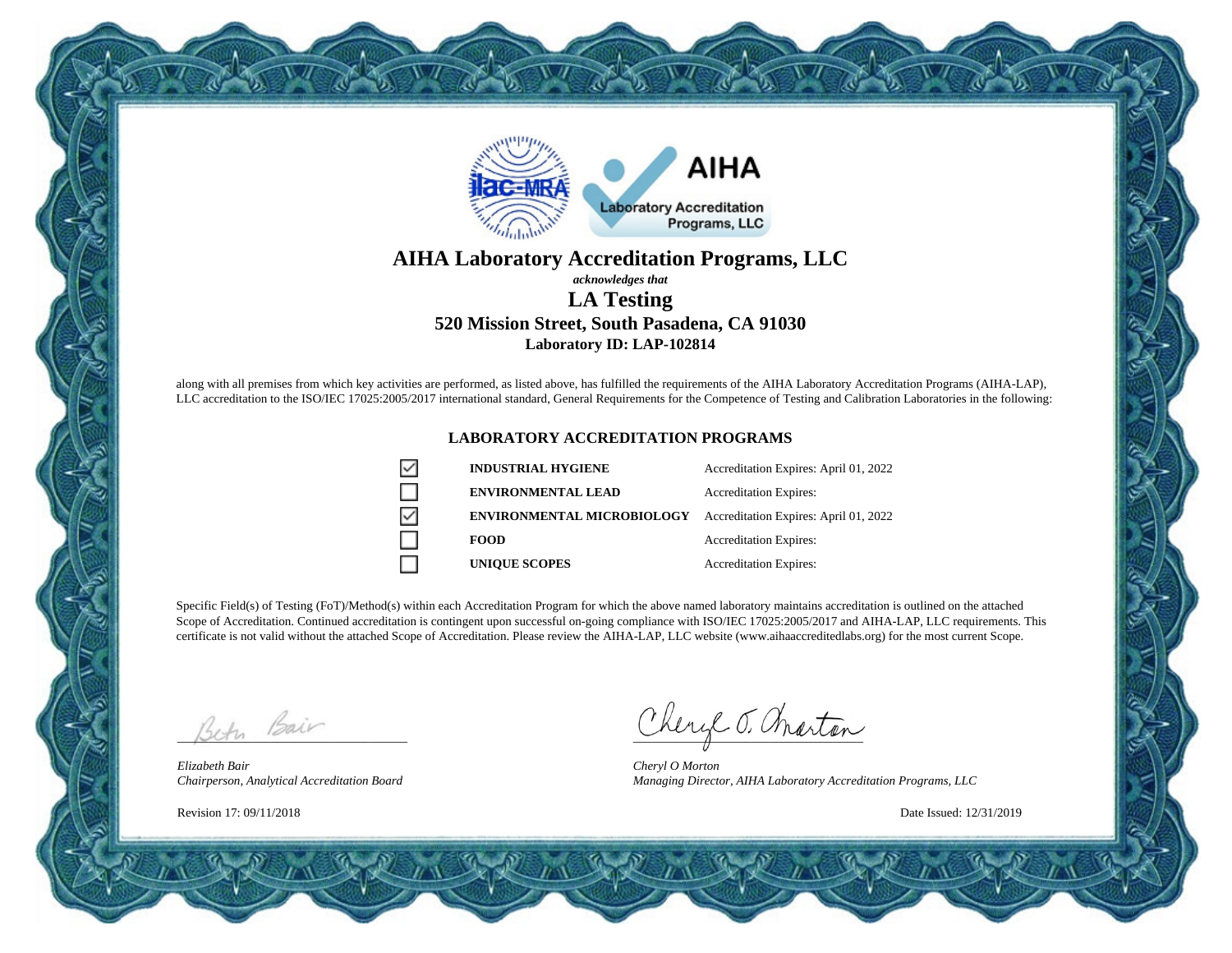

# AIHA Laboratory Accreditation Programs, LLC SCOPE OF ACCREDITATION

**LA Testing Laboratory ID: LAP-102814**

520 Mission Street, South Pasadena, CA 91030 **ISSUE DATE: 12/31/2019** Issue Date: 12/31/2019

The laboratory is approved for those specific field(s) of testing/methods listed in the table below. Clients are urged to verify the laboratory's current accreditation status for the particular field(s) of testing/Methods, since these can change due to proficiency status, suspension and/or withdrawal of accreditation.

## **Environmental Microbiology Laboratory Accreditation Program (EMLAP)**

| <b>EMLAP Scope Category</b> | Field of Testing (FOT)           | Component, parameter<br>or characteristic tested | Method          | <b>Method Description</b><br>(for internal methods only)                                                                                                                                                                               |
|-----------------------------|----------------------------------|--------------------------------------------------|-----------------|----------------------------------------------------------------------------------------------------------------------------------------------------------------------------------------------------------------------------------------|
| <b>Bacterial</b>            | Legionella                       |                                                  | MICRO-SOP-105   | ISO 11731:2017                                                                                                                                                                                                                         |
| <b>Bacterial</b>            | Legionella                       |                                                  | MICRO-SOP-105-3 | CDC 2005 Procedures for<br>the Recovery of Legionella<br>from the Environment                                                                                                                                                          |
| Fungal                      | Air - Direct Examination         |                                                  | MICRO-SOP-201   | <b>Standard Operating</b><br>Procedure for the Analysis<br>of Airborne Fungal Spores,<br>Hyphal Fragments,<br>Pollen, Insect Fragments,<br>Skin Fragments and<br>Fibrous Particulate by<br>Optical Microscopy of<br>Spore Trap Samples |
| Fungal                      | <b>Bulk - Direct Examination</b> |                                                  | MICRO-SOP-200   | <b>Standard Operating</b><br>Procedure for the<br>Microscopic Examination<br>of Fungal Spores, Fungal<br>Structures, Hyphae,<br>Pollen, Insect Fragments,<br>and Fibrous Particulate<br>from Surface Samples                           |
| Fungal                      | Surface - Direct Examination     |                                                  | MICRO-SOP-200   | <b>Standard Operating</b><br>Procedure for the<br>Microscopic Examination<br>of Fungal Spores, Fungal<br>Structures, Hyphae,<br>Pollen, Insect Fragments,<br>and Fibrous Particulate<br>from Surface Samples                           |

## **Initial Accreditation Date: 11/01/2003**